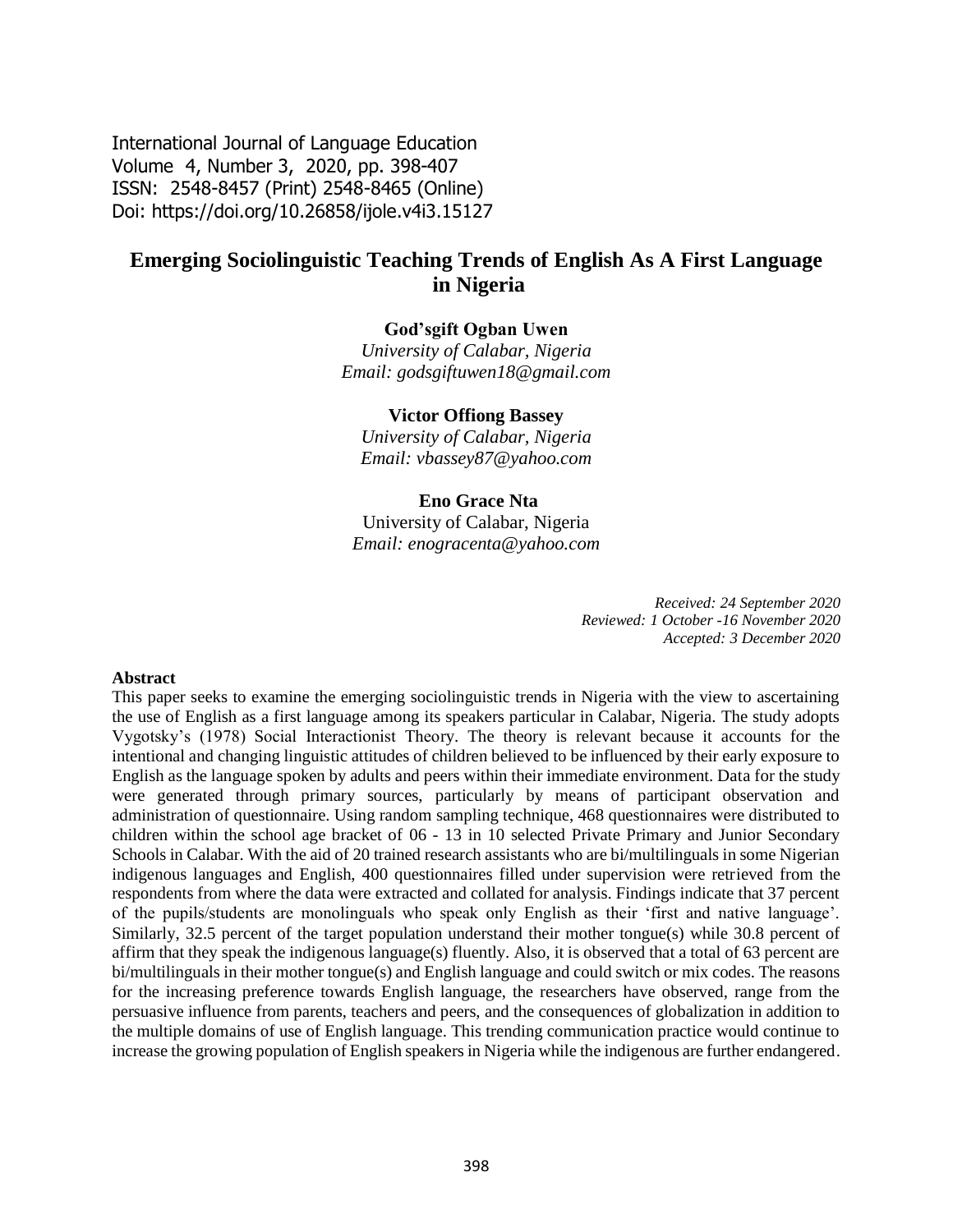Keywords**:** Sociolinguistic trends, English language, First language, Language preference, Official language, English speakers

#### **Introduction**

The sociolinguistic situation in Nigeria is pluralistic, heterogeneous and multilingual in nature (Egbeji 2019). Although there have been conflicting figures on the number of languages spoken in Nigeria, but many scholars peg it at somehow above 450. For instance, Ojeniyi and Aleminu (2013) put the estimate of Nigerian indigenous languages at 500. The simultaneous existence of this high number of languages is bound to create communication barrier especially in interactions involving Nigerian discourse participants from mutually unintelligible linguistic groups. The multiplicity of languages and the difficulty the situation poses in a supposedly seamless trans-ethnic communication within the Nigerian nation stimulated the quest for a linguistic bridge-builder. English has been consciously adopted to perform this role in formal, and even extending to informal domains. By this, the role of English in the Nigerian sociolinguistic landscape is increasingly becoming enormous.

The emerging sociolinguistic trends in Nigeria has taken an attitudinal dimension specifically in relation to individual and collective dispositions to the use of language(s). In this direction, Obi (2014) avers that, depending on the language(s) in question and the roles it performs, and the social, psychological, historical and political factors associated with its use, speakers' dispositions could be ambivalent, lackadaisical, negative or positive. These describe the trends in Nigeria and the conscious 'distribution' of language(s) according to the users, usage and domains. The attitude towards acquisition/learning of language(s) in Nigeria is gradually being directed towards the negative or positive depending on the roles the particular language(s) performs in one or more settings. This scenario has created a divergent and competitive atmosphere between Nigerian indigenous languages with limited functions and domains of use on one hand, and English with increasingly enormous statutory functions and domains of use on the other. The implication of this multifactorial influential situation has created the pressure for the stimulation of a changing linguistic behaviour that enhances the preference towards the acquisition and learning of English against one or more of the numerous Nigerian indigenous languages. The socially-induced pressure and the flourishing status of English is capable of 'breeding' a segment or generation of young Nigerians confronted with the bi/multilingual dilemma of choice, who are, made to speak and use English as their 'mother tongue' as well as technically becoming monolinguals in the variety of English that may not be the absolute version of the native speakers'.

The thrust of the study is therefore an investigation of the emerging sociolinguistic trends in Nigeria, particularly in Calabar (a multilingual cosmopolitan city and the capital of Cross River State) in order to establish that there exist some growing numbers of children who are monolinguals in English. The study, it is believed, will inspire the desired consciousness including the fact that young population of English monolinguals exist in other Nigerian urban cities and non-native speakers of English environments in the global sphere.There is no doubt that English is currently a global language with a wider spread and usage, and that it also bridges the communication gap in the Nigerian multilingual environment. However, before the implantation of English language in Nigeria by the colonial masters, there has existed (and there still exist) Nigerian indigenous languages which also communicate the sociocultural and ethnolinguistic diversity of Nigeria. The emerging sociolinguistic trends where English is gradually 'eroding' the rich and diverse sociocultural and ethnolinguistic nature of Nigeria, and the lackadaisical attitude towards the breeding of a set of young monolinguals in English constitute the problem of this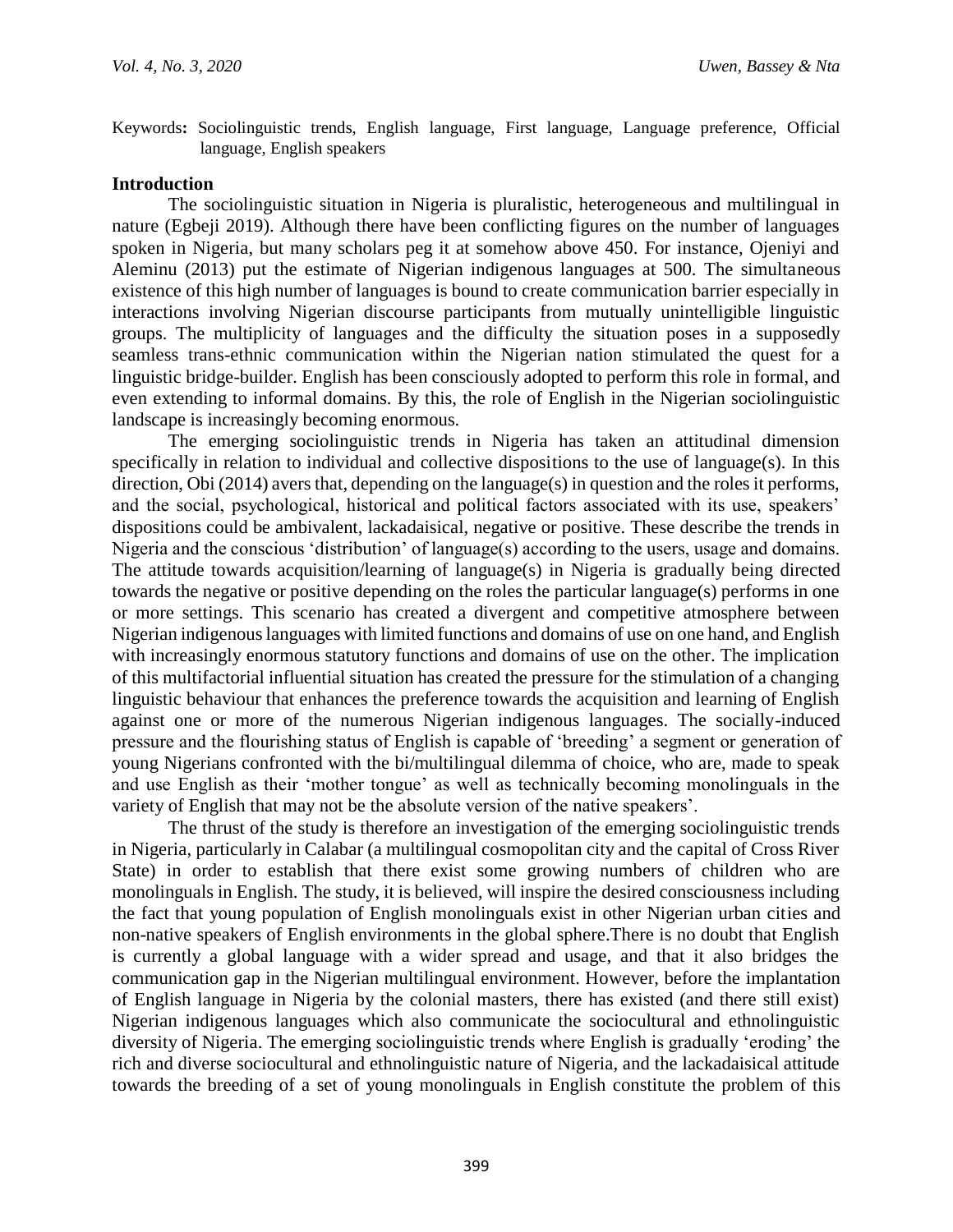research. The study is intended to make evidential observations that would be depended upon to have a redirection in language issues aimed at saving the indigenous languages in Nigeria.

The study is descriptive and a sociolinguistic survey, and aims to examine the trending issues in terms of language choice and use particularly the preference of English to Nigerian indigenous languages in Calabar which is a micro representation of other Nigerian urban cities, where there exists a set of children who speak English as their first and only language. The study is relevant to scholars, linguists and students in the field of sociolinguistics and language issues generally. It is also relevant to parents, language planners and policy makers, the government and indeed Nigerians. It is significant to all because the research exposes the emerging sociolinguistic situation which establishes the possibility of acquiring a foreign language as the first and mother tongue in a non-native speaker's environment. It is also a reawakening call on Nigerians to adopt measures to curb the continuous endangerment of the indigenous languages as a result of the overwhelming influence that excite the preference of the English language.

# **Literature review**

There are useful scholarly insights into the Nigerian sociolinguistic landscape. The position that English was implanted in Nigeria by the colonial masters in addition to existing indigenous languages is an indisputable fact. In terms of the approximate number, Chepkemoi (2019) claims that there are over 520 languages in Nigeria with roughly 79 million Nigerians who speak English. The 'roughly 79 million' is probably an underestimation of the number of Nigerians who currently speak English at various levels of proficiency given its preference against indigenous languages because of the roles it performs.

Drawing Nigerians attention to the development, Emenyonu (1992) acknowledges that English is becoming more natural and easily in the lips of Nigerian high and middle class urban dwellers who speak some form of English language in preference to their native language. Affirming that the trend is extending to the villages, Uwen (2019) in a study on English loanwords as lexical enrichment to Erei language, declares that English lexical items are gradually being indigenized. Osoba (2014) attributes the preference in the present-day Nigerian sociolinguistic situation to the predictable and long readily-made linguistic ambush laid by the imperial British to destroy indigenous languages and cultures. The British 'weapon' (was) is catalytic because language is best propagated or endangered through the spoken medium. This prompts Osoba and Alebiosu (2016) to aver that the spoken medium of language makes it more vulnerable to extinction because its speakers could abandon it for a more prestigious one as it is the case for English in Nigeria. The scholars add that in recent times, Nigerians tend to use non-native languages, like English more often in various discourse domains because of a growing negative attitude towards indigenous languages. The increasing negative attitude to indigenous languages has been attributed to several linguistic and extralinguistic factors.

Commenting on the factors responsible for the English preference, Udofot (2007) believes that parents should be held accountable because they feel that English being the language of education in Nigeria with some sort of prestige, it is therefore better for their children to be equipped in it for readiness for predictable linguistic challenges in life. Also, Osoba (2014) blames parents for the growing trend. The linguist reveals that parents often prevent their children from acquiring, learning or speaking their mother tongues which they consider inferior, substandard and inappropriate for communicative activities in a multilingual setting like Nigeria. Parental pressure against the use of indigenous languages appears to be a global phenomenon. For instance, Turano and Malimas (2013) reveals that even in Philippines, Filipino children are 'heavily' pressured from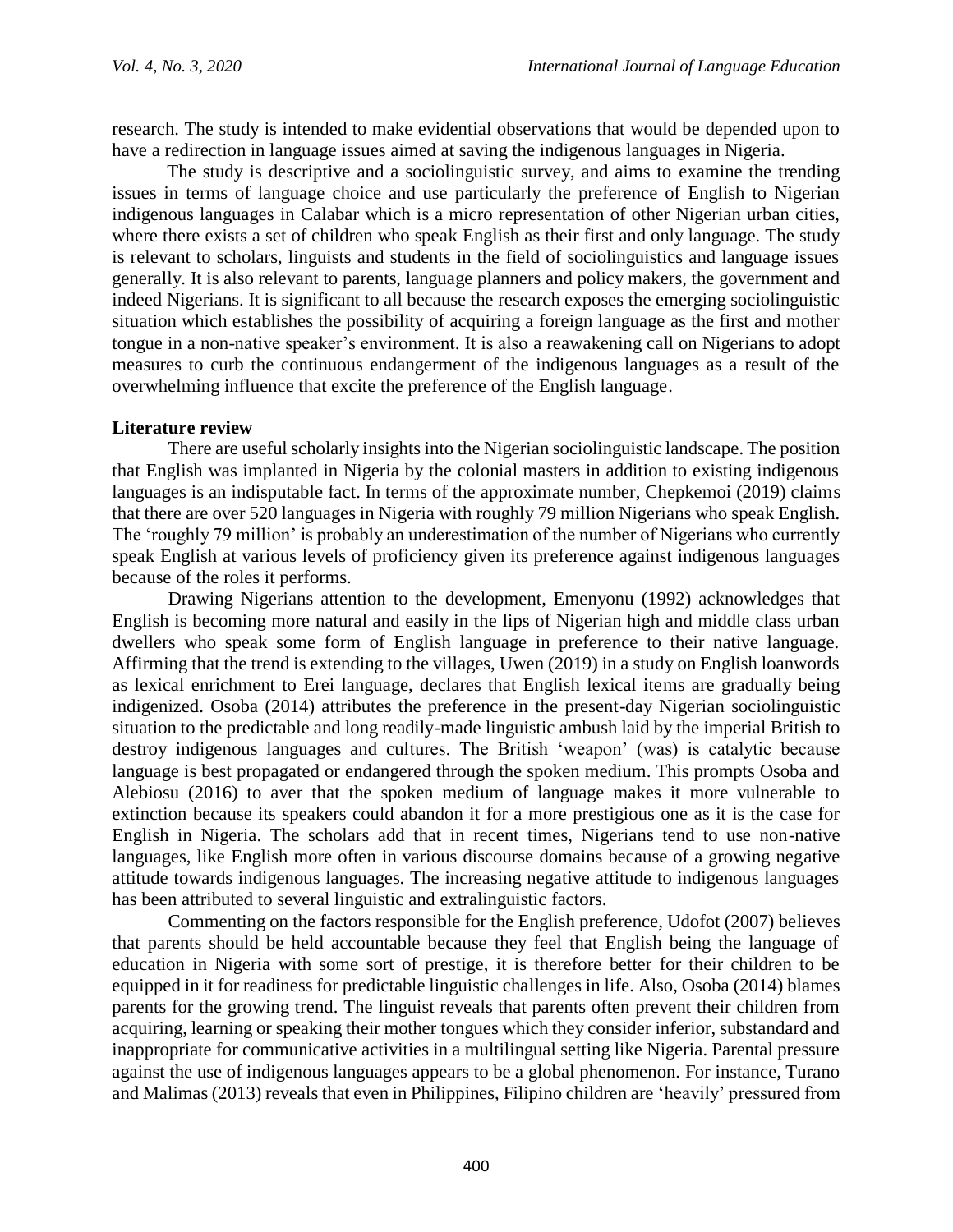their parents and teachers to speak English. Philippines is a multilingual country where according to [www.babal.com,](http://www.babal.com/) has 183 living languages which in 1987, the Constitution has designated Filipino, a standardized version of Tagalog as the national language and an official language along with English. However, there is also the increasing preference of English by the young Filipino population.

Aside from parental influence, scholars have identified other reasons for the preference of English to local language. For instance, Ayenbi (2014) claims that the trend is enhanced by the limited scope and usefulness of indigenous languages. Beyond the multifaceted scope of English, Tamunobelema (2015) states that English is preferred because of political considerations, and use for science, technology and scholarship. Similarly, Osoba and Alebiosu (2016) agree that in addition to the official language status and enormous functions of the English language in Nigeria, it also performs the role of the lingua franca, the language of mass media, external affairs, education, law, business and commerce, and information and communication technology. On the advantages of this phenomenon to the individual, Ikande (2020) believes that a proficient Nigerian English speaker has limitless opportunities to explore. Such advantages include: self-development, career growth, establishment of love and friendship, safety in travels, reading technical literature and earn more money, among others. In addition to the factors enumerated above, Uwen (2020) maintains that globalization and its linguistic consequences, inter-marriages of couples from different linguistic backgrounds, the decreasing trend in parents-to-children language transmission, geographical mobility and the need for social inclusion, separately and collectively account for the dwindling dispositions of Nigerians towards the use of native languages in favour of English.

As already established by Turano and Malimas (2013) that a section of faraway Filipino children uses English as their L1, in both homes and schools, there are also scholarly indications that the same situation occurs in the contemporary Nigeria. According to Ekpe (2010), in a lecture document for the National Open University of Nigeria, the presence and the prestige awarded English language in Nigeria has turned some Nigerians to speaking English as their first language occurring mostly in homes of professionals and middle class parents. Corroborating Ekpe's observation, Kperogi (2012) states that thousands of Nigerian children in urban areas are becoming monolinguals who speak only English which technically means that English is their 'mother tongue'. To further buttress this developing trend, Umera-Okeke (2019), in a study on the sociolinguistic dilemma of the Nigerian English speakers, emphasizes that in Nigeria today, English, though an official language, is becoming the first language of a lot of children in urban areas who freely speak English in their homes and other domains. Children, especially those residing in urban areas appear to be the population clearly identified with speaking English as the only language. This is even more worrisome because they constitute the preservative reservoir for the propagation of the indigenous languages which the reverse has incidentally become the case. Scholars have also noted that English spoken in Nigeria has its defined peculiarities common with English speakers in a non-native environment with indexical markers showing lexical appropriations and semantic adjustments (Ekpang & Bassey, 2014; Ekpenyong & Bassey, 2014; Mishina & Iskandar, 2019). These features are even more pronounced, as Uwen and Ansa (2018) affirms in their study on pluralization in Erei and its implications on the learning of English, where the already acquired the indigenous language as L1.

Categorically, the positions canvassed in the contributions of scholars reviewed above have provided insights into the contemporary sociolinguistic situation in Nigeria. The status and enormous functions of English account for the persuasions that gave rise to its preference, thus,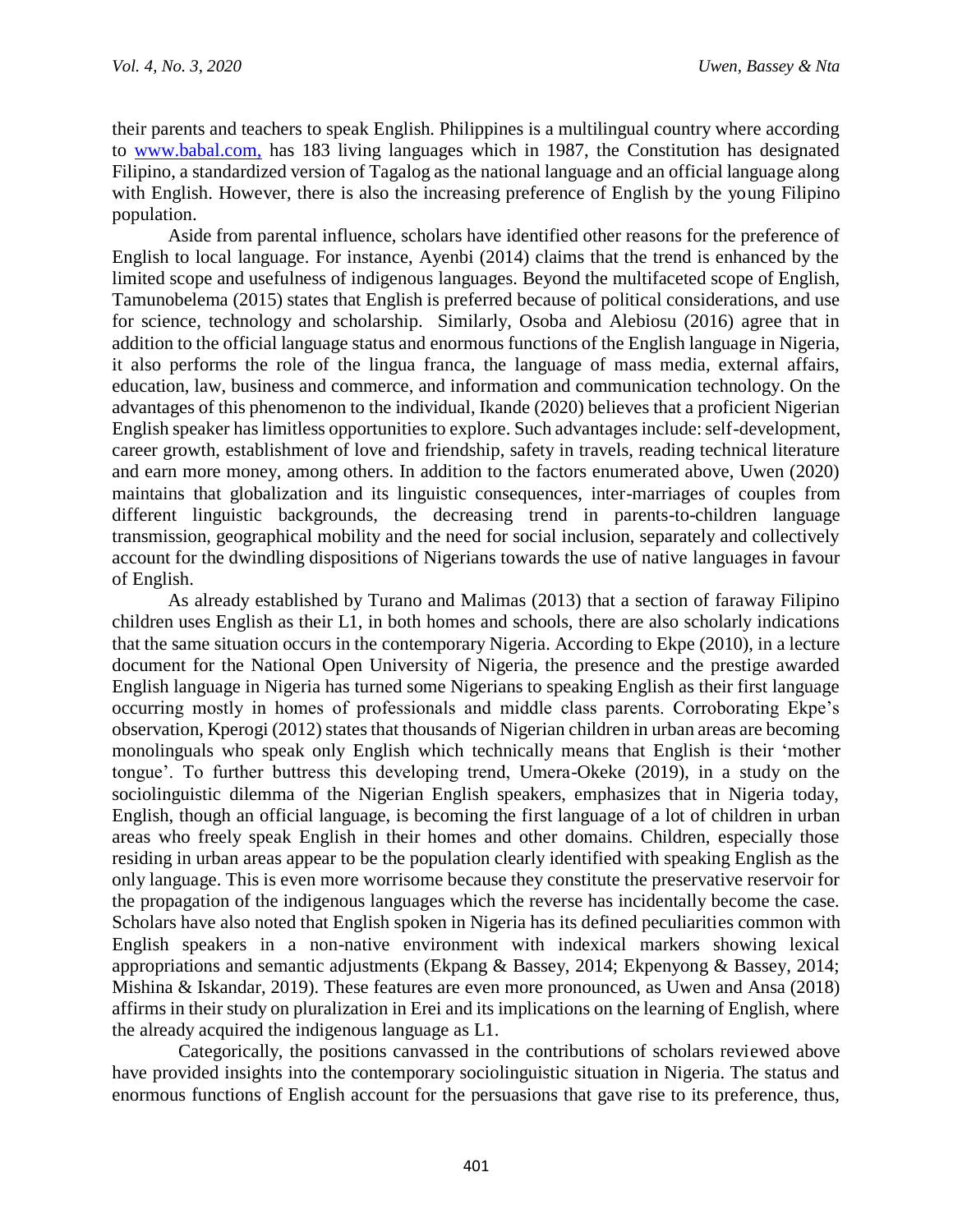'breeding' a growing segment of Nigerians who are (or are becoming) monolinguals in English. As useful as the insights are, there is only the blanket mention of the Nigerian urban areas without the specifics. Also, there is no segmentation of the identified population such that the percentage could be determined. The study is therefore aimed at ascertaining the existence and possibly the percentage of the young population of English monolinguals in Calabar as a subset of the Nigerian urban cities. This could be the basis for the determination of the pace of indigenous languages' endangerment and the flourishing of English.

# **Theoretical framework**

The theory considered relevant to this research is Vygotsky's (1978) Social Interactionist Theory. Lev Vygotsky proposes that the human learning process represents a defined innate and social nature; a system that facilitates children's development of their communication capacity from the people and environment surrendering them. The theory holds that children do not encounter language in isolation, rather, the child analysis language from utterances encountered from adult speakers in the context of interactions. The environments that form the domains of social interactions provide the little linguists (the children) the opportunity of making sense of their (linguistic) behaviours and the perception on their surroundings with the assistance of adults to develop and increase their vocabulary. Bruner's (1984) elaboration of the theory further suggests the language acquisition support system which explains the adult entourage who adapts their behaviours towards children to enable the children create scenarios and scripts which are communicated through language in the appropriate contexts.

Children appear to be in the 'vulnerable' population that easily acquire or learn language effortlessly. This is because "children and adolescents or adults are quite different types of learners, for example, because of the spontaneous nature of language acquisition by children and contrasting, more cerebral, logical processes of the adult" (McDonough, 1989, p. 95). Also, infants have been observed to grow 'linguistically' in experience, they learn by consistently identifying language in the behavioural and environmental contexts, from their regular social interactions, they gain the needed insights into useful linguistic ways for the expression of ideas they had previously heard from (others) adults (Rivers, 1989). From the expressions of ideas facilitated by the spontaneous innate capacities, they gradually increase the size of their vocabulary. The Social Interactionist Theory is relevant to the study because it aligns with the adoption for acquisition and learning of English as the immediate and available language the particular segment of children are exposed in their homes and people within their immediate environments where communicative activities are carried out using English as the only medium of expression

# **Research method**

Data for the study were derived from primary sources; by participant observation and administration of questionnaire. Using the random sampling technique, following the permission from the selected school authorities and parents, 468 questionnaires were issued to children within the school age bracket of 06 to 13 in Calabar. The target population was drawn from 10 selected Private Primary and Junior Secondary Schools (JSS). The city is urban, cosmopolitan and multilingual with Efik as the indigenous and supposed dominant language. The choice of the schools is informed by the target on children of parents who are of the middle and high class in the Nigerian society. The class of parents are assumed to be influential on their children's choice of language and can also afford the 'high' fees charged in private schools. With the aid of 20 research assistants who, just as the researchers, are also bi/multilinguals in English and some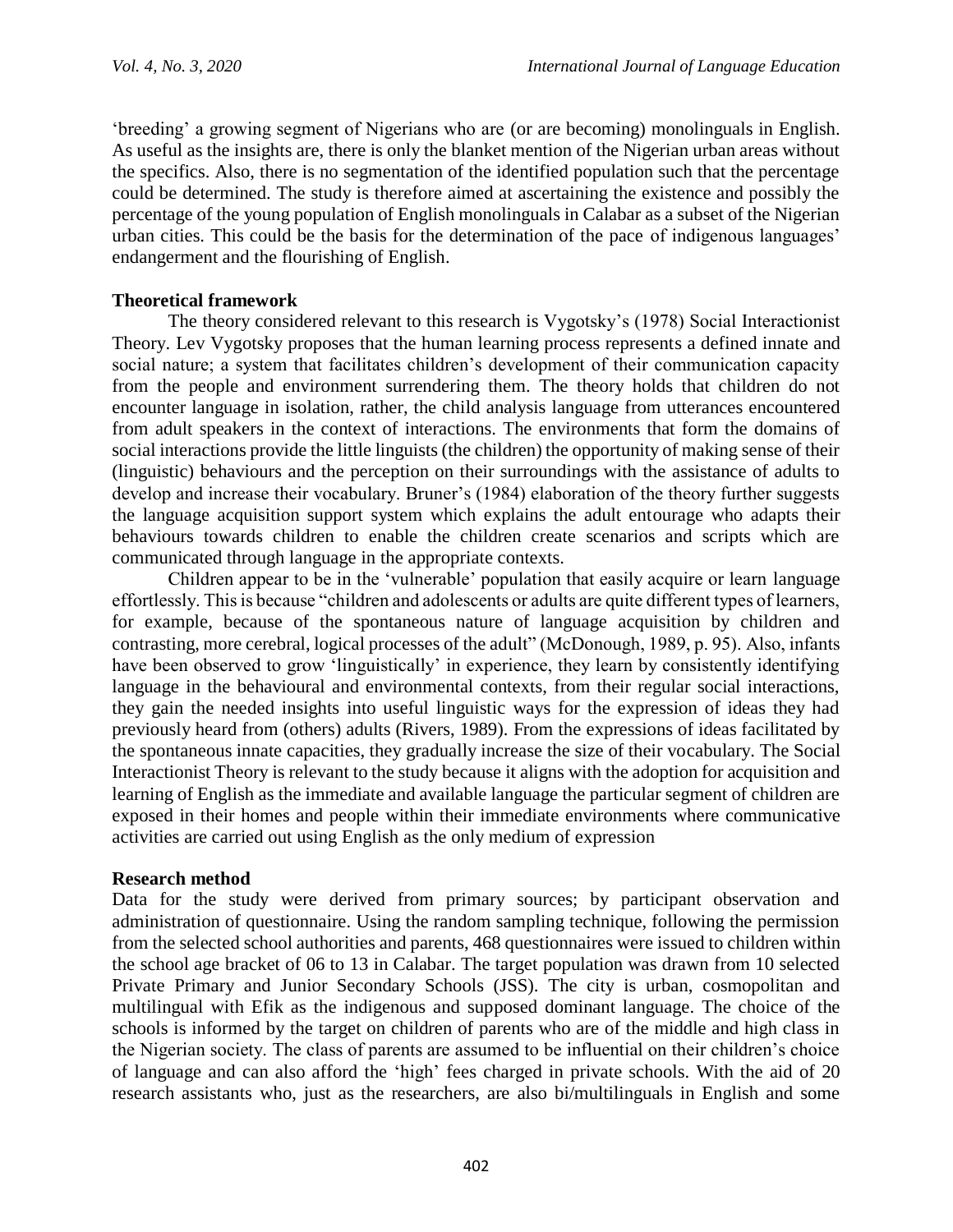.

Nigerian indigenous languages, the questionnaires were filled under their supervision while 400 were retrieved from the respondents. The research assistants are trained final year students of the Departments of Linguistics and English and Literary Studies. The opinions of the respondents form the extracted data used for the analysis.

# **Findings and discussion**

The relevant data were extracted from respondents' opinions collated from the segregation of the different segments of the questionnaires. The information collated from the analysis of the questionnaires are grouped into four sections summarized in Tables I to IV. The sections are respondents' age and class of study, respondents' ability in mother tongue(s), respondents' skill in English language, and respondents' domains of use of English and mother tongue(s).

#### Respondents' age and class of study

Table I below shows the age per class distribution of respondents who are within the school age bracket of 06 to 13 and within from Primary one to JSS3.

|     | Age    | 06 |      | 07 |      | 08 |     | 09 |       | 10 |      | 11 |      | 12 |      | 13 |     | Total |       |
|-----|--------|----|------|----|------|----|-----|----|-------|----|------|----|------|----|------|----|-----|-------|-------|
| -S/ | Class  | F  | $\%$ | F  | %    | F  | %   | F  | %     | F  | $\%$ | F  | $\%$ | F  | $\%$ | F  | %   | F     | $\%$  |
| N   |        |    |      |    |      |    |     |    |       |    |      |    |      |    |      |    |     |       |       |
|     | Prim.1 | 25 | 62.5 | 30 | 7.0  |    |     |    |       |    |      |    |      |    |      |    |     | 55    | 13.75 |
| 2   | ↑      |    |      | 40 | 10   | 30 | 7.5 |    |       |    |      |    |      |    |      |    |     | 70    | 17.5  |
| 3   | 3      |    |      |    |      | 30 | 7.5 |    |       |    |      |    |      |    |      |    |     | 30    | 7.5   |
| 4   | 4      |    |      |    |      |    |     | 55 | 13.75 | 30 | 7.5  |    |      |    |      |    |     | 85    | 21.25 |
| к   | 5      |    |      |    |      |    |     |    |       | 20 | 5    |    |      |    |      |    |     | 20    |       |
| 6   | JSS 1  |    |      |    |      |    |     |    |       | 20 | 5    | 30 | 7.5  |    |      |    |     | 50    | 12.5  |
|     | 2      |    |      |    |      |    |     |    |       |    |      | 30 | 7.5  | 30 | 7.5  |    |     | 60    | 15    |
| 8   | ٦      |    |      |    |      |    |     |    |       |    |      |    |      |    |      | 30 | 7.5 | 30    | 7.5   |
| 9   | Total  | 25 | 6.25 | 70 | 17.5 | 60 | 15  | 55 | 13.75 | 70 | 17.5 | 60 | 15   | 30 | 7.5  | 30 | 7.5 | 400   | 100   |

Table 1. Showing age and class of respondents



Figure 1. Showing age and class of respondents

Table I above shows the evenly distribution of respondents in classes and age. It is indicated that 55 questionnaires were retrieved from respondents in primary one representing 13.75 percent from which 25 and 30 are aged 06 and 07 representing 6.25 and 7.5 percent respectively. In Primary two, 70 pupils were administered questionnaires amounting to 17.5 percent of the total respondents, 40 are at 07 years old while 30 are aged 08 indicating 10 and 7.5 percent respectively. For primary three, 30 questionnaires representing 7.5 percent were retrieved from respondents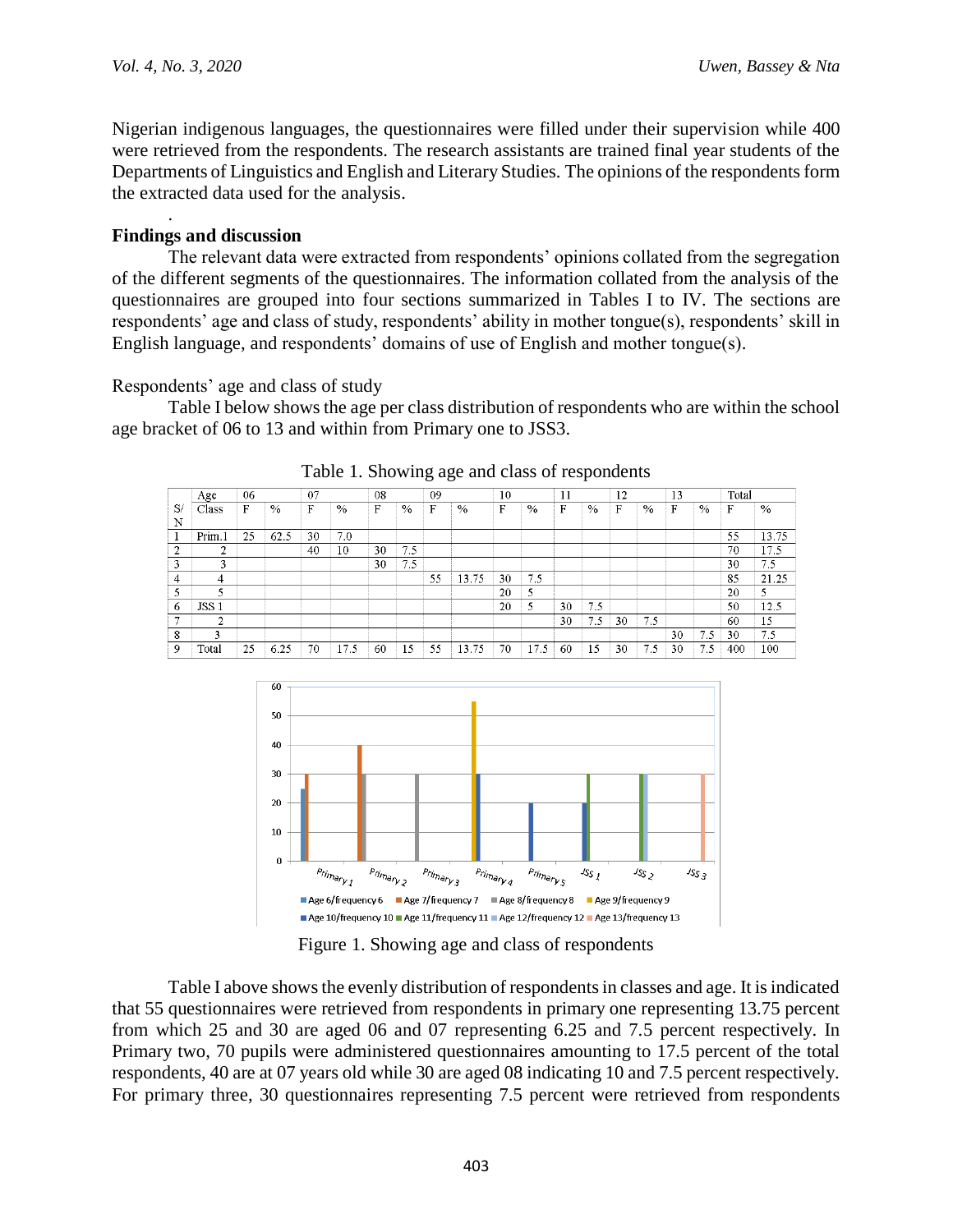aged 08. Primary four pupils numbering 85 (21.25 percent) were issued questionnaires, while 55 pupils (13.75 percent) are aged 09, 30 pupils (7.5 percent) are aged 10. Also, 20 pupils representing 5 percent returned their questionnaires from Primary five. In the JSS classes, 50 students (12.5 percent) submitted their questionnaire, from which 20 (5 percent) are aged 10 and 30 (7.5 percent) aged 11 in JSS One. While 60 students (15 percent) were randomly selected from JSS Two, 30 (7.5 percent) are within the age of 11 while the other 30 (7.5 percent) are 12 years old. Similarly, 30 students (7.5 percent) of the total respondents aged 13 years are members of JSS three.

Respondents' ability in mother tongue(s)

Table II below represents the assessment of respondents' abilty in their supposed mother tongues (MT) particularly in the skill of speaking, reading and writing which are basic language skills that determine competence.

|     |           |       |   | I know the I<br>name of barely |      | fluently |                                                | can I can speak I can I can write Total<br>read |      |     |      |   |       |
|-----|-----------|-------|---|--------------------------------|------|----------|------------------------------------------------|-------------------------------------------------|------|-----|------|---|-------|
|     |           | my MT |   | speak                          |      |          |                                                |                                                 |      |     |      |   |       |
| S/N | Item      | F     | % | F                              | $\%$ | F        | $\%$                                           | F                                               | $\%$ | - F | $\%$ | F | $\%$  |
|     | Mother    |       |   |                                |      |          | 298 74.5 130 32.5 123 30.75 68 17 55 13.75 400 |                                                 |      |     |      |   | - 100 |
|     | tongue(s) |       |   |                                |      |          |                                                |                                                 |      |     |      |   |       |

Table 2. showing respondents' ability in their mother tongue(s)



Figure 2. Showing respondents' ability in their mother tongue(s)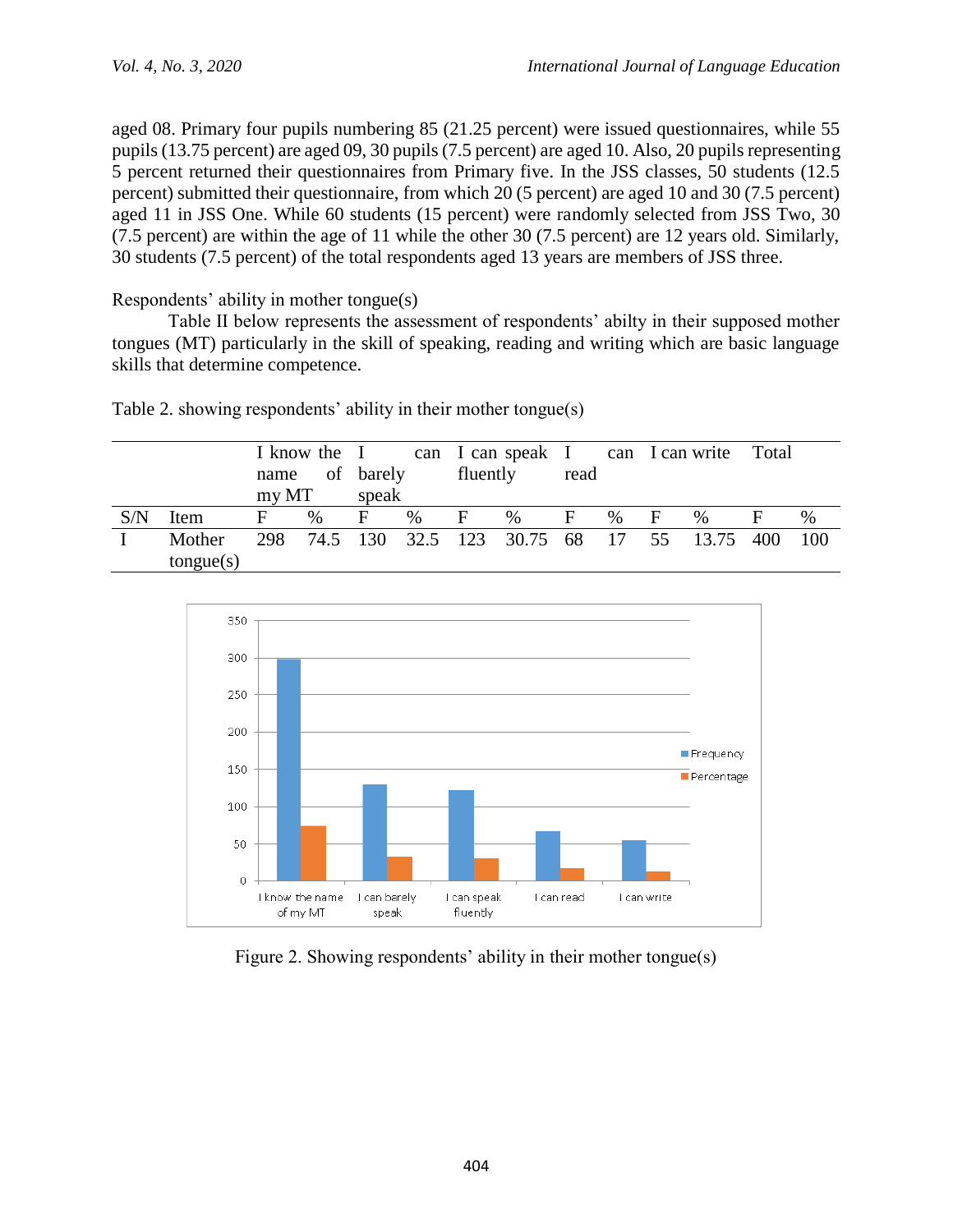In table 2 above, it is indicated that 46 representing 11.5 percent of the 400 respondents speak indigenous language(s) at home, none claims speaking same in the school, while 13 (that is, 3.25 percent) affirm that they speak their mother tongue in churches, whereas 8.75 percent (45 respondents) claim to use indigenous language(s) in public places. On the contrary, 354 pupils/students making 88.5 percent of the 400 respondents believe that they speak English at home while every respondent avers that he/she uses English in school. Also, 387 (that is, 96.75 percent) of the total respondents reiterate that they use English in churches while 365 children representing 91.25 percent are of the opinion that they speak English in public places.

The observations made in the claims in Table IV include the fact that the 11.5 percent of the respondents who use their indigenous language(s) at home represent the segment of speakers who maintain some consistency in speaking the native languages, while there exists the other set who likely code mix code switch depending on circumstances. Also, 3.25 percent of respondents who declare that they are among those speak native language(s) in churches could be probably representation of the Nigerian Christian songs rendered in the different indigenous languages.

# **Conclusion**

In the study, it has been demonstrated that there are evolving but striking sociolinguistic trends in Calabar as a micro urban city representing a similar linguistic phenomenon in other Nigerian cosmopolitan multilingual cities. It is established in the study that 26 percent of the younger generation of Nigerians within the school age bracket of 06 to 13 years are not aware that they have an indigenous language while 37 percent of them are already monolingual in English which has technically become their first language. The 63 of the research population that possess gradable degree of speaking skill are proven to be bi/multilinguals in the native language(s) and English.

In addition, the increasing inclination towards the preference of speaking English against the use of mother tongue(s) has been observed to exist as responses from basically external factors as a result of uncontrollable gradable degree of pressure and/or influence. This scenario could be situated within the increasing and enormous roles of English, inter-marriages, consequences of globalization, educational policy and the need to be integrated and accommodated into formal communicative activities within the social environment. The implication of this drift is that Nigerians will continue to swell up the population of English monolinguals which ultimately endangers the indigenous language(s) the more, except urgent and systematic language policies are undertaken to motivate the young people to use the native languages widely.

# Declaration of conflicting interest

The authors state that there is no conflict of interest concerning the publication of this paper.

# Funding acknowledgement

This study was sponsored by the Research Group Program of the Scientific Deanship at King Khalid University, Kingdom of Saudi Arabia (R.G.P.IL34L40).

# **References**

Ayenbi, O. E. (2014). Language regression in Nigeria: The case of Ishekiri. Retrieved from <https://journals.openedition.org/esp/BE> on March 30, 2020.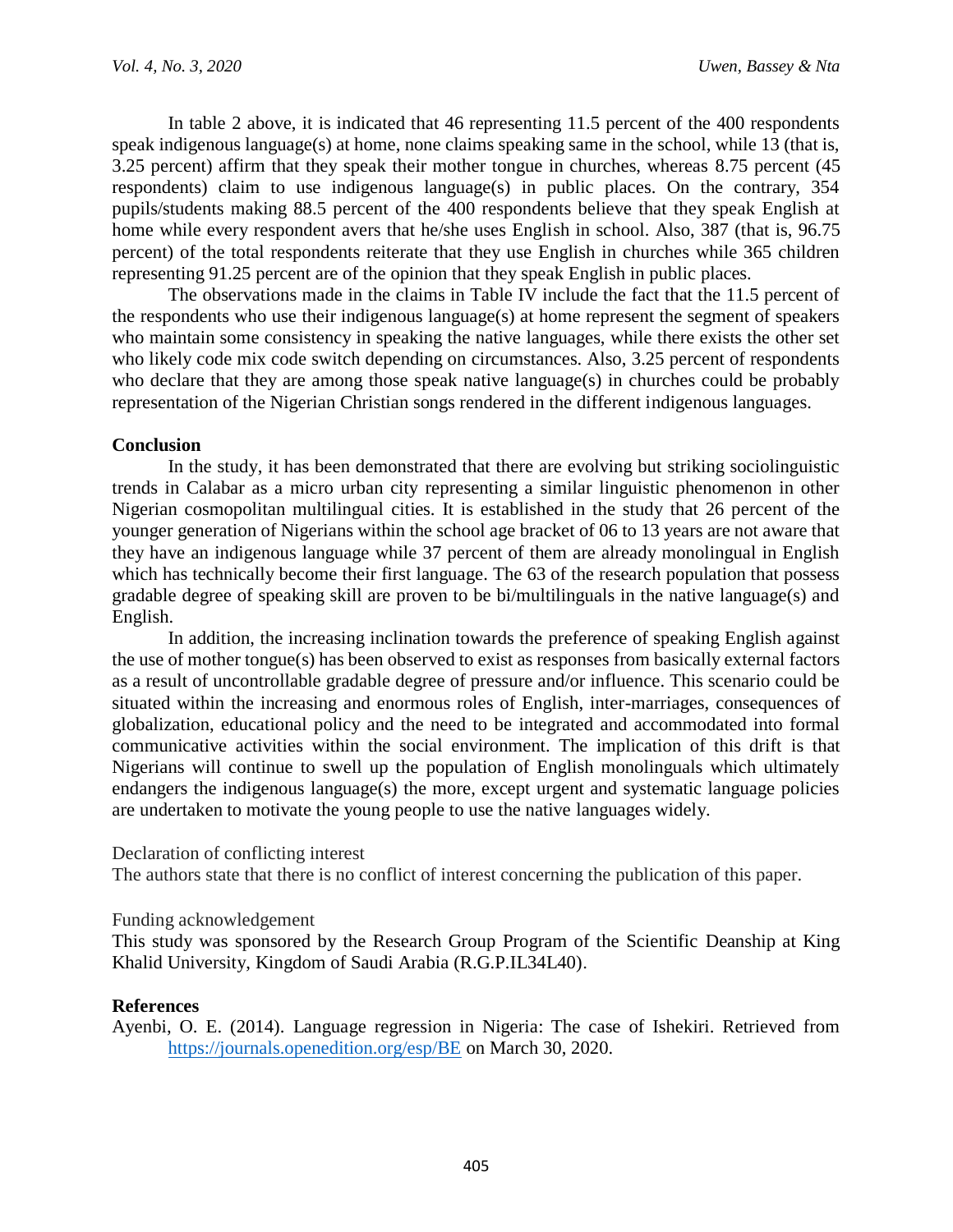- Bruner, J. (1984). Vygotsky's zone of proximal development: The hidden agenda in B. Rogoff & J. V. Wertsch (Eds), *Children's learning in the zone of proximal development.* San Francisco, CA: Jossey Bass.
- Chepkemoi, J. (2019). 'What languages are spoken in Nigeria. Retrieved from [www.worldatlas.com](http://www.worldatlas.com/) on March 31, 2020.
- Egbeji, P. O. (2019). Leadership Dynamics and Peace Development in Nigeria. *GNOSI: An Interdisciplinary Journal of Human Theory and Praxis*, *2*(2), 13-21.
- Ekpang, J. N. & Bassey, V. (2014). Calabar humaphors: An analysis of selected jokes in Nigerian stand-up comedy. *LWATI: A Journal of Contemporary Research,* 2 (2), 176-184.
- Ekpe, M. B. (2010). *The English language in Nigeria.* Abuja: NOUN.
- Ekpenyong, B. & Bassey, V. (2014). Language of anti-corruption in Nigeria*. LWATI: A Journal of Contemporary Research*, 2 (2), 45-59.
- Emenyonu, E. (Ed) (1992). *WAACLALS lecture series I.* Enugu: New Generation Books.
- Ikande, M. (2020). Top 10 important uses of English language for Nigerians. Retrieved from [https://www.legit.ng](https://www.legit.ng/) on April 2, 2020.
- Kperogi, F. A. (2020). Nigeria: the English children speak (1). Retrieved from [www.allafrica.com](http://www.allafrica.com/) on April 1, 2020.
- McDonough, S. H. (1989). *Psychology in foreign language teaching.* London: George Allen & Unwin Ltd.
- Mishina, U. L., & Iskandar, I. (2019). The Role of English Language in Nigerian Development. *GNOSI: An Interdisciplinary Journal of Human Theory and Praxis*, *2*(2), 47-54. Retrieved from http://gnosijournal.com/index.php/gnosi/article/view/8
- Obi, E. I. (2014). Language attitude and Nigeria Pidgin. *International Journal of Arts and Humanities,* 3(4), 34-46.
- Ojeniyi, S. A. & Aleminu, E. O. (2013). Some sociolinguistic realities of Nigerian English as a member of English as an international language. *Journal of the Nigerian English Studies Association,* 16(2).
- Okoh, N. (2012). *Of synergies: Linking literature, language and English in Nigeria. An inaugural lecture No. 97, Nov. 22, 2012.* Port Harcourt: University of Port Harcourt Press.
- Osoba, B. J. & Alebiosu, T. A. (2016). Language preference as a precursor to displacement and extinction in Nigeria: The roles of English language and Nigerian Pidgin. *Journal of Universal language*, 17(2), 111-143.
- Osoba, B. J. (2015). Analysis of discourse in Nigerian Pidgin*. Journal of Universal language*, 16(1), 1-29.
- Rivers, W. M. (1989). *Communicating naturally in a second language: Theory and practice in language teaching*. Cambridge. Cambridge University press.
- Tamunobelema, I. (2015). *The English language in Nigeria: Issues in the study of language and literature.* I. Kamala & I. Tamunobelema (Eds). Ibadan: Kraft Books Ltd.
- Turano, C. & Malimas, M. (2013). Medium of Instruction for KI-Grade 3 in the private schools in Cebu city: Revelations of language preference, usage, exposure and views of students. *Philippine Journal of linguistics,* 44(2), 61-82.
- Udofot, I. (2007). English and the Nigerian situation: Trends and imperatives. An inaugural lecture delivered in the University of Uyo.
- Umera-Okeke, N. (2019). The sociolinguistic dilemma of English language users in Nigeria: Issues in societal multilingualism. *International Journal of Language, Literature and Gender Studies,* 8(2), 13-24.